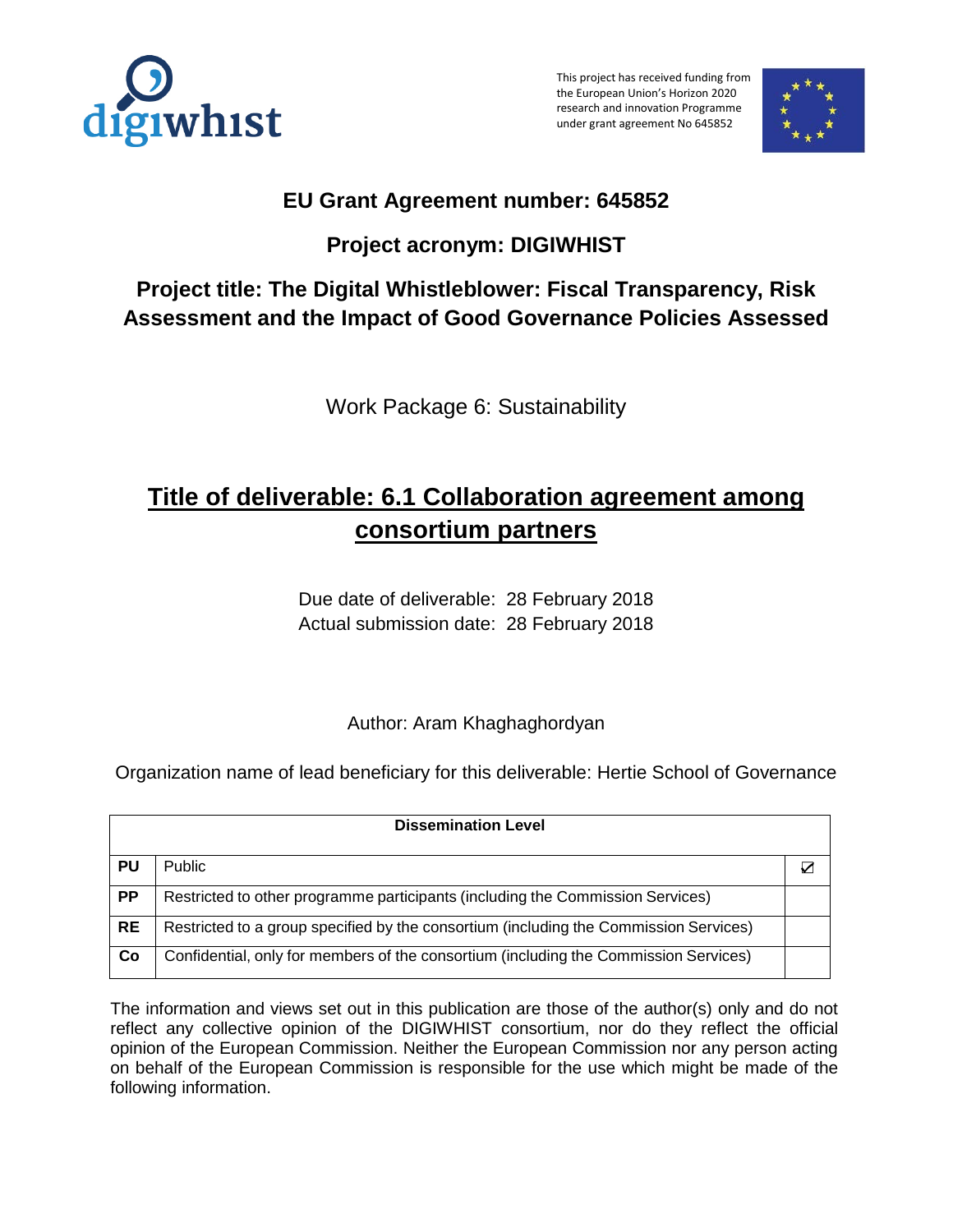between

**THE CHANCELLOR, MASTERS AND SCHOLARS OF THE UNIVERSITY OF CAMBRIDGE (UCAM)** TRINITY LANE, CAMBRIDGE CB2 1TN, UNITED KINGDOM,

**UNIVERSITA CATTOLICA DEL SACRO CUORE (UCSC)** LARGO AGOSTINO GEMELLI 1, MILANO 20123, ITALY

### **GOVERNMENT TRANSPARENCY INSTITUTE (GTI)** FUTÁR u. 48, KECSKEMÉT 6000, HUNGARY,

**DATLAB SRO (DATLAB)**  THUNOVSKA 179/12, PRAHA 11800, CZECH REPUBLIC,

## **OPEN KNOWLEDGE FOUNDATION DEUTSCHLAND (OKFDE)**  Singerstr. 109, BERLIN 10179, GERMANY,

and

**HERTIE SCHOOL OF GOVERNANCE GGMBH (HSOG)**  FRIEDRICHSTRASSE 180, BERLIN 10117, GERMANY.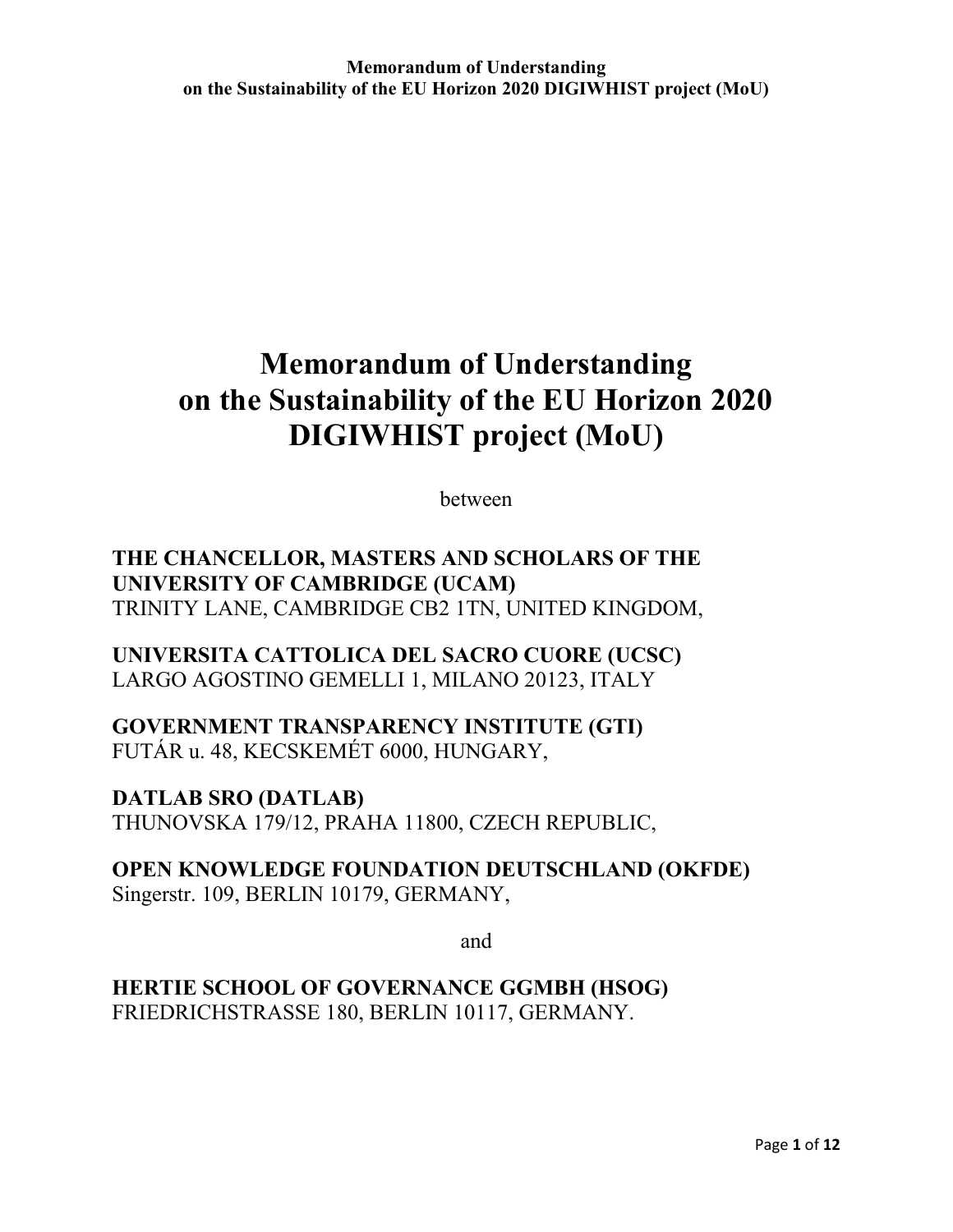#### **Section 1: Introduction**

1.1. In the framework of the Horizon 2020 Research Programme a consortium of six partner organizations that signed this MoU (hereinafter Consortium) worked on DIGIWHIST project (full title: "The Digital Whistleblower. Fiscal Transparency, Risk Assessment and Impact of Good Governance Policies Assessed" Grant Agreement n° 645852) from 01 March 2015 until 28 February 2018. The Consortium has conducted three years of research and tool development with the aim of increasing transparency and accountability in the field of public procurement in 35 jurisdictions (28 EU member states, Norway, the European Commission, Iceland, Switzerland, Serbia, Georgia and Armenia). The research results led to the creation of Data Collection Infrastructure and diverse tools (Opentender, EuroPAM, MET) for different actors and stakeholders interested in fair, transparent and efficient public procurement enabling the public to better monitor tenders and procedures.

#### **Section 2: Objective**

2.1. The first objective of this MoU is to fulfil the DIGIWHIST grant agreement and create collaboration agreement among consortium partners in particular its clauses on maintaining the data collection infrastructure and the tools created as part of DIGIWHIST project (DIGIWHIST tools).

2.2. The second objective of this MoU is to create a DIGIWHIST network on public procurement (hereinafter DIGIWHIST network) that will be based on the work conducted by DIGIWHIST project on Opentender.eu and will take into account its research results and important of continuing its sustainability. The DIGIWHIST network will include NGOs and stakeholders active in the field of public procurement.

#### **Section 3: DIGIWHIST Data Collection Infrastructure and tools**

3.1. **DIGIWHIST website** is a platform where all research results of the DIGIWHIST project are published. DIGIWHIST website is available at [www.digiwhist.eu.](http://www.digiwhist.eu/) During the project duration it was managed by the HSOG. After the project expires it will be maintained by HSOG while editing rights are also retained by DIGIWHIST partners to pursue updates in line with DIGIWHIST goals.

3.1. **Making Public Tenders More Transparent (Opentender,** available on [www.opentender.eu](http://www.opentender.eu/)**)** is a platform that allows to search and analyze tender-level data from 33 European jurisdictions (28 EU member states, Norway, the European Commission, Iceland, Switzerland, and Georgia) either by national portal or by exploring all available data at once. Opentender allows for selecting between different ways of interacting with the data, enabling users to compare different tenders as well as identify red flags specific to those tenders based on DIGIWHIST indicators. Opentender is ran by GTI (server hosting and domain) with DATLAB responsible for portal development, data collection and dissemination on behalf of GTI. During the project duration it was managed by OKFDE. After the project expires it will be transferred to GTI.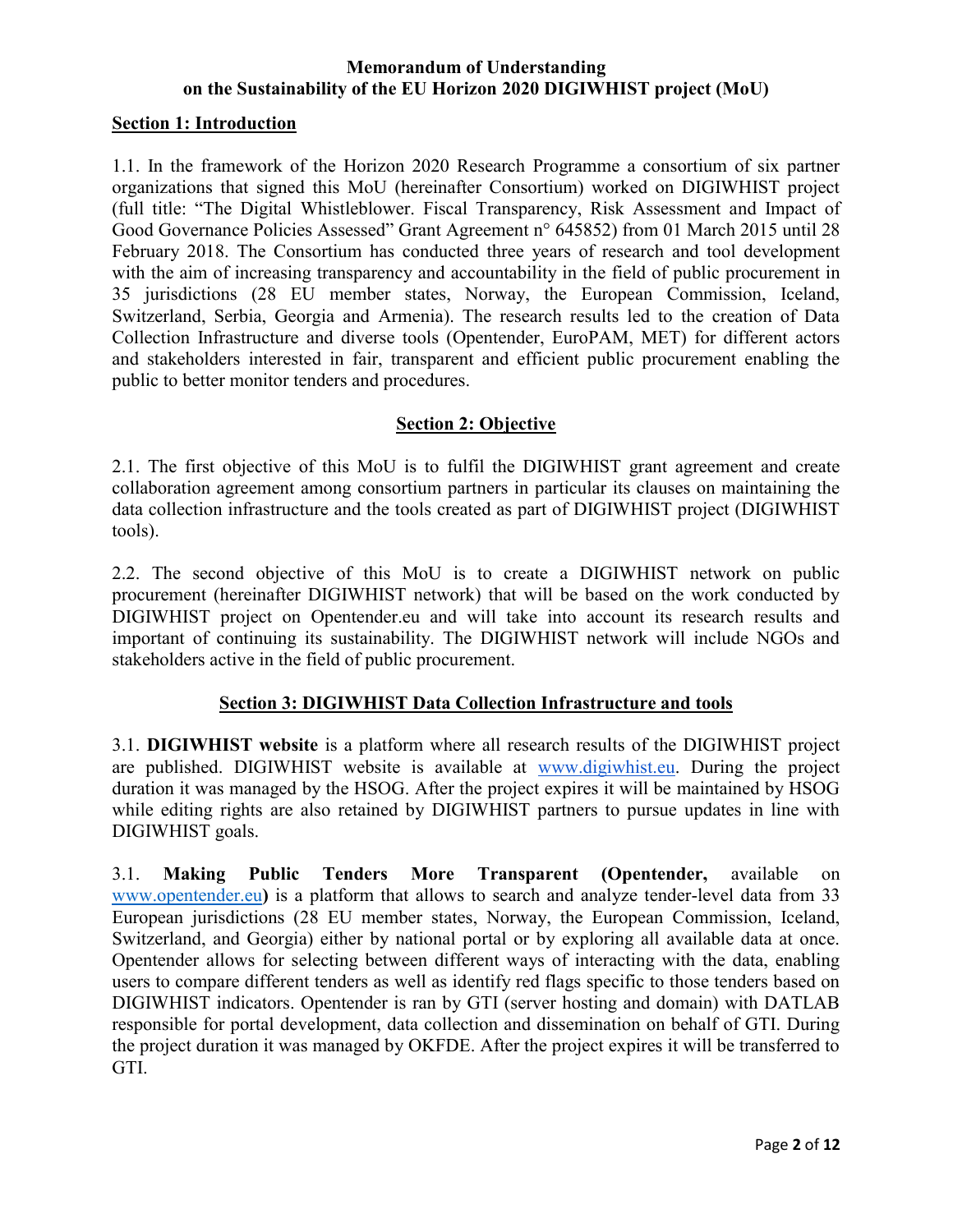3.2. **European Public Accountability Mechanisms (EuroPAM)** is a data collection effort that produces assessments of in-law efforts across 35 European jurisdictions ((28 EU member states, Norway, the European Commission, Iceland, Switzerland, Serbia, Georgia and Armenia). EuroPAM allows the users to compare and visualize legal and regulatory norms in the fields of conflict of interest, public procurement, financial disclosure, party financing and freedom of information. EuroPAM is managed by HSOG and is available on [www.euroPAM.eu.](http://www.europam.eu/)

3.3. **Monitoring European Tenders (MET)** - is a risk assessment software for public authorities to assess the degree of integrity of European public procurement procedures. MET is mainly addressed to public officials, who will be able to monitor tendering risks weighting indicators based on the importance they attribute to them relatively to their specific countries. MET allows to explore data searching by country, actor (company or contracting authority) and specific tender. MET provides an overview on the level of transparency and administrative capacity referred to specific tenders. MET is managed by Transcrime, the joint research center on transnational crime of UCSC and is available on [www.monitoringeutenders.eu.](http://www.monitoringeutenders.eu/)

#### **Section 4: Partner roles**

4.1. **UCAM** will be in charge of overall promotion and support of the future DIGIWHIST network such as ethics advice on any future development and the continuation of [mf436@cam.ac.uk](mailto:mf436@cam.ac.uk) as the main UCAM contact point (Mihály Fazekas to reply to queries).

4.2. **UCSC**, and in particular Transcrime, will be in charge of maintaining MET, as well as outreach and engagement of its potential users.

4.3. **GTI** will be responsible for overall project coordination on Opentender portal, running the servers for data and portals, indicators and analytics work, outreach and policy impact activities.

4.4. **DATLAB** will be responsible for programming work for the Opentender portal, keeping data collection and database building, running in line with DIGIWHIST standards.

4.5. **OKFDE** will serve as a chair for the newly created DIGIWHIST network, as well as participate in the outreach and engagement of potential users of the portals, scope user needs and gauge interests for collaborations.

4.6. **HSOG** will be in charge of maintaining and updating EuroPAM as well as outreach and engagement of its potential users.

#### **Section 5: Data processing and protection for Opentender**

5.1. DIGIWHIST Consortium members in charge of Opentender are GTI and DATLAB. GTI will become the data controller and DATLAB the data processor for any data used or accessed and GTI will be a nominated party to be the lead institution for responding to communications with data subjects.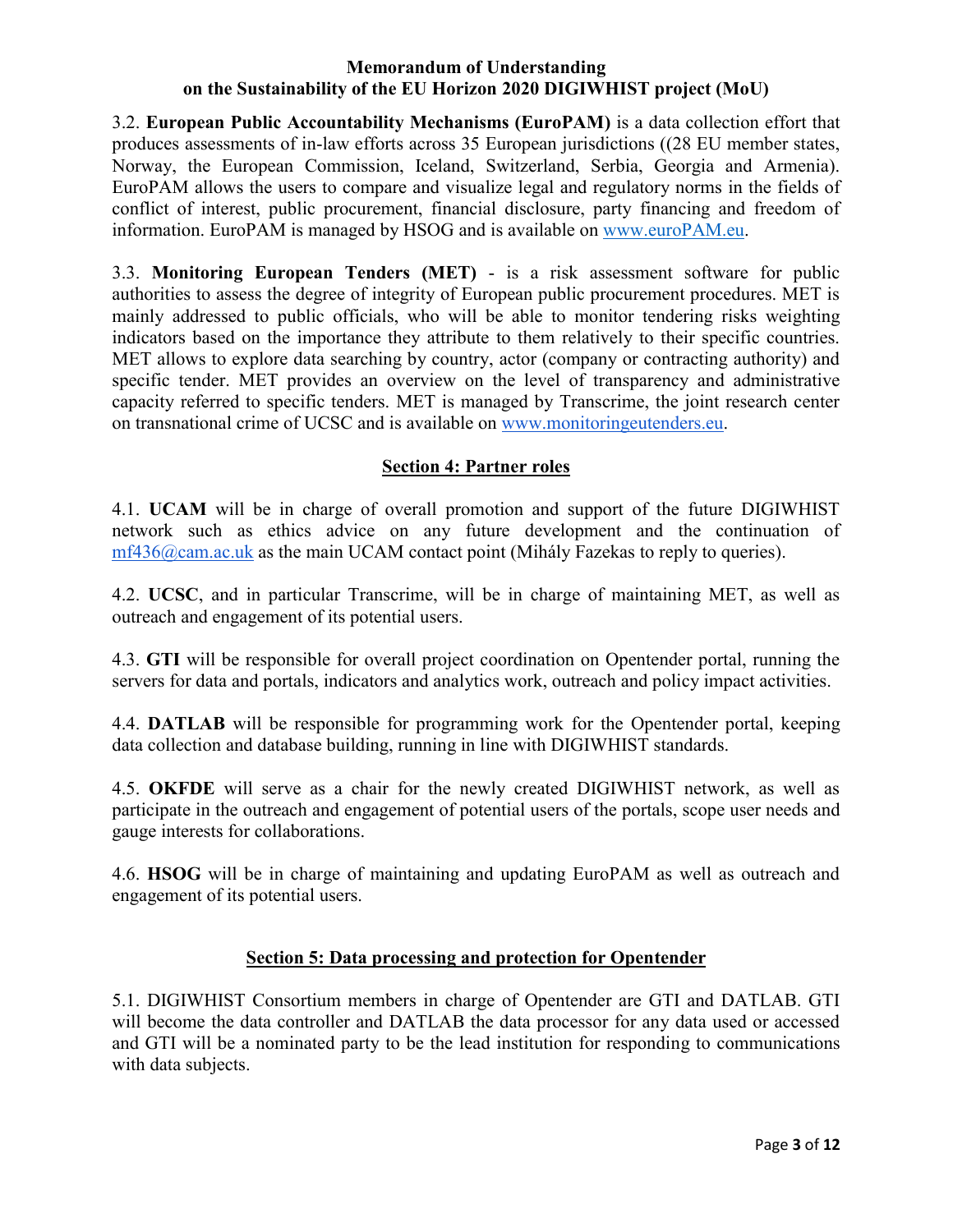5.2. Consortium members in charge of Opentender shall establish the security for data processing in accordance with Article 28 Paragraph 3 Point c, and Article 32 General Data Protection Regulation (GDPR) in particular in conjunction with Article 5 Paragraph 1, and Paragraph 2 GDPR. The measures to be taken are measures of data security and measures that guarantee a protection level appropriate to the risk concerning confidentiality, integrity, availability and resilience of the systems. The state of the art, implementation costs, the nature, scope and purposes of processing as well as the probability of occurrence and the severity of the risk to the rights and freedoms of natural persons within the meaning of Article 32 Paragraph 1 GDPR must be taken into account [Details in Appendix 1: The Technical and Organisational Measures].

5.3. The Appendix 1: Technical and Organisational Measures are subject to technical progress and further development. In this respect, it is permissible for the Consortium members to implement alternative adequate measures. In so doing, the security level of the defined measures must not be reduced. Substantial changes must be documented.

#### **Section 6: Collaboration**

6.1. Consortium partners will coordinate their efforts to build a DIGIWHIST network of NGOs and other stakeholders. Consortium partners will strive to apply for projects to make DIGIWHIST data collection infrastructure and tools sustainable.

6.2. Consortium partners will promote DIGIWHIST tools and policy recommendations to civil society and governments. Depending on the available funding Consortium partners will organise training on DIGIWHIST tools, data and best practices.

#### **Section 7: Costs**

7.1. Each Consortium partner will cover the costs arising with their own roles, as described by this MoU. The consortium partners shall not charge each other any costs under this MoU.

#### **Section 8: Duration**

8.1. This MoU is limited in time for the total of three years. It will enter into force on 01 March 2018 and cease on 28 February 2021 without notice. After the expiration of the MoU, partners can decide to agree on extending it further.

#### **Section 9: Final provisions**

9.1. This MoU has been drawn up in six copies. Each party shall receive one copy.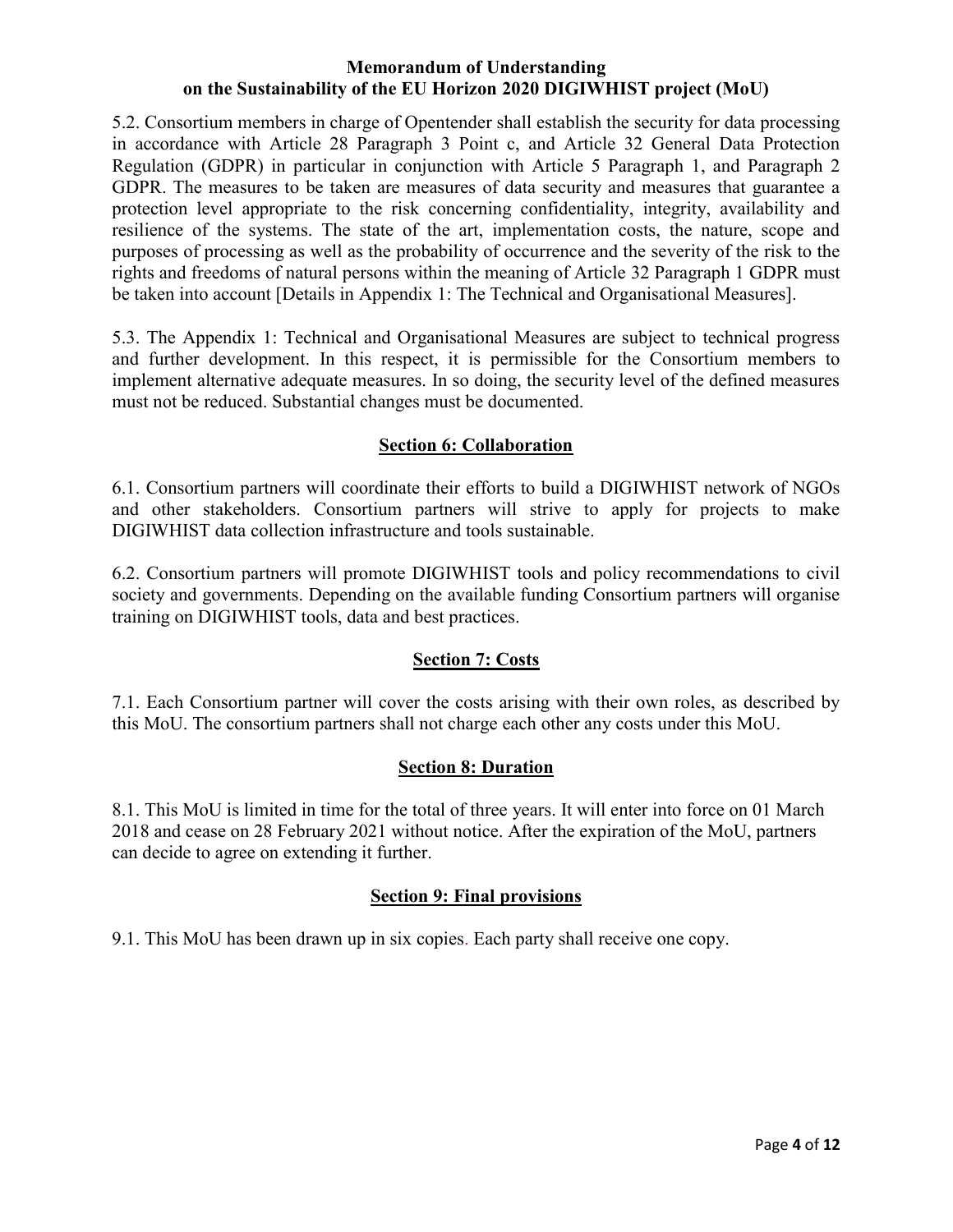### **Appendix 1. Technical and Organisational Measures**

#### **1. Confidentiality (Article 32 Paragraph 1 Point b GDPR)**

#### • Physical Access Control

No unauthorised access to Data Processing Facilities, e.g.: magnetic or chip cards, keys, electronic door openers, facility security services and/or entrance security staff, alarm systems, video/CCTV Systems

Electronic Access Control

No unauthorised use of the Data Processing and Data Storage Systems, e.g.: (secure) passwords, automatic blocking/locking mechanisms, two-factor authentication, encryption of data carriers/storage media

 Internal Access Control (permissions for user rights of access to and amendment of data) No unauthorised Reading, Copying, Changes or Deletions of Data within the system, e.g. rights authorisation concept, need-based rights of access, logging of system access events

• Isolation Control

The isolated Processing of Data, which is collected for differing purposes, e.g. multiple Client support, sandboxing.

#### **2. Integrity (Article 32 Paragraph 1 Point b GDPR)**

Data Transfer Control

No unauthorised Reading, Copying, Changes or Deletions of Data with electronic transfer or transport, e.g.: Encryption, Virtual Private Networks (VPN), electronic signature;

• Data Entry Control

Verification, whether and by whom personal data is entered into a Data Processing System, is changed or deleted, e.g.: Logging, Document Management.

#### **3. Availability and Resilience (Article 32 Paragraph 1 Point b GDPR)**

Availability Control

Prevention of accidental or wilful destruction or loss, e.g.: Backup Strategy (online/offline; onsite/off-site), Uninterruptible Power Supply (UPS), virus protection, firewall, reporting procedures and contingency planning

• Rapid Recovery (Article 32 Paragraph 1 Point c GDPR) (Article 32 Paragraph 1 Point c GDPR);

#### **4. Procedures for regular testing, assessment and evaluation (Article 32 Paragraph 1 Point d GDPR; Article 25 Paragraph 1 GDPR)**

- Data Protection Management;
- Incident Response Management;
- Data Protection by Design and Default (Article 25 Paragraph 2 GDPR);
- Order or Contract Control

No third party data processing as per Article 28 GDPR without corresponding instructions from the Consortium members in charge of Opentender, e.g.: clear and unambiguous contractual arrangements, formalised Order Management, strict controls on the selection of the Service Provider, duty of pre-evaluation, supervisory follow-up checks.